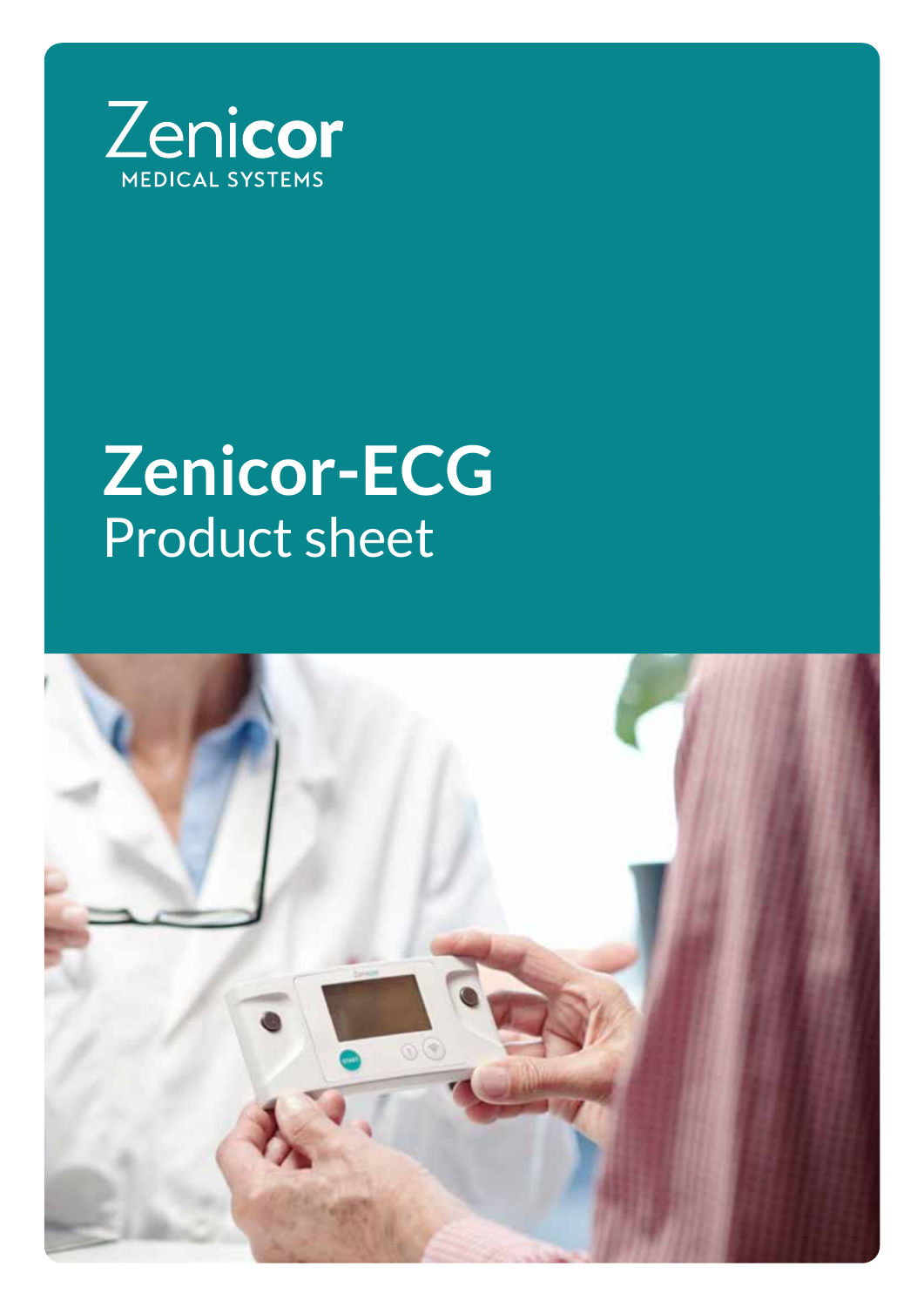# **WHAT IS ZENICOR-ECG?**

the patient can register ECG recordings over a long period of time – several times a day and in the event of symptoms. The ECG recordings are transferred to a central ECG database, where they are presented to the care provider via a web interface.

# THE SYSTEM CONSISTS OF TWO COMPONENTS:



1. Zenicor-ECG device, a handheld ECG device known as thumb ECG, where patients themselves register their ECG by placing their thumbs on two electrodes for 30 seconds. At the press of a button the recording is transferred via the mobile network to a central ECG database.





2. Zenicor-ECG Doctor system, a web-based service for storing, processing and presentation of received ECG recordings; with analysis-, process- and interpretation support for the care provider for a faster and safer diagnosis. The Zenicor-ECG Doctor system is installed on a central server together with the ECG database and can be accessed from any internet connected unit without prior installation of software.





# AREAS OF APPLICATION

#### Spotting AF - Stopping Stroke

With Zenicor-ECG up to four times more cases of atrial fibrillation can be identified compared to conventional methods. Two to four ECG recordings daily for two to four weeks is sufficient.<sup>1,2</sup>

- **Secondary preventive screening among stroke patients**
- $\blacksquare$  Primary preventive screening in risk groups

#### More efficient arrhythmia assessments

Compared to conventional ECG recorders (i.e. Holters), Zenicor-ECG has proved to diagnose up to four times more cases of arrhythmias. Register ECG recordings only in the event of symptoms or also regularly to identify silent arrhythmias.3

- **Arrhythmia assessment of adult patients with symptoms**
- Arrhythmia assessment of paediatric patients  $(0-18 \text{ years})$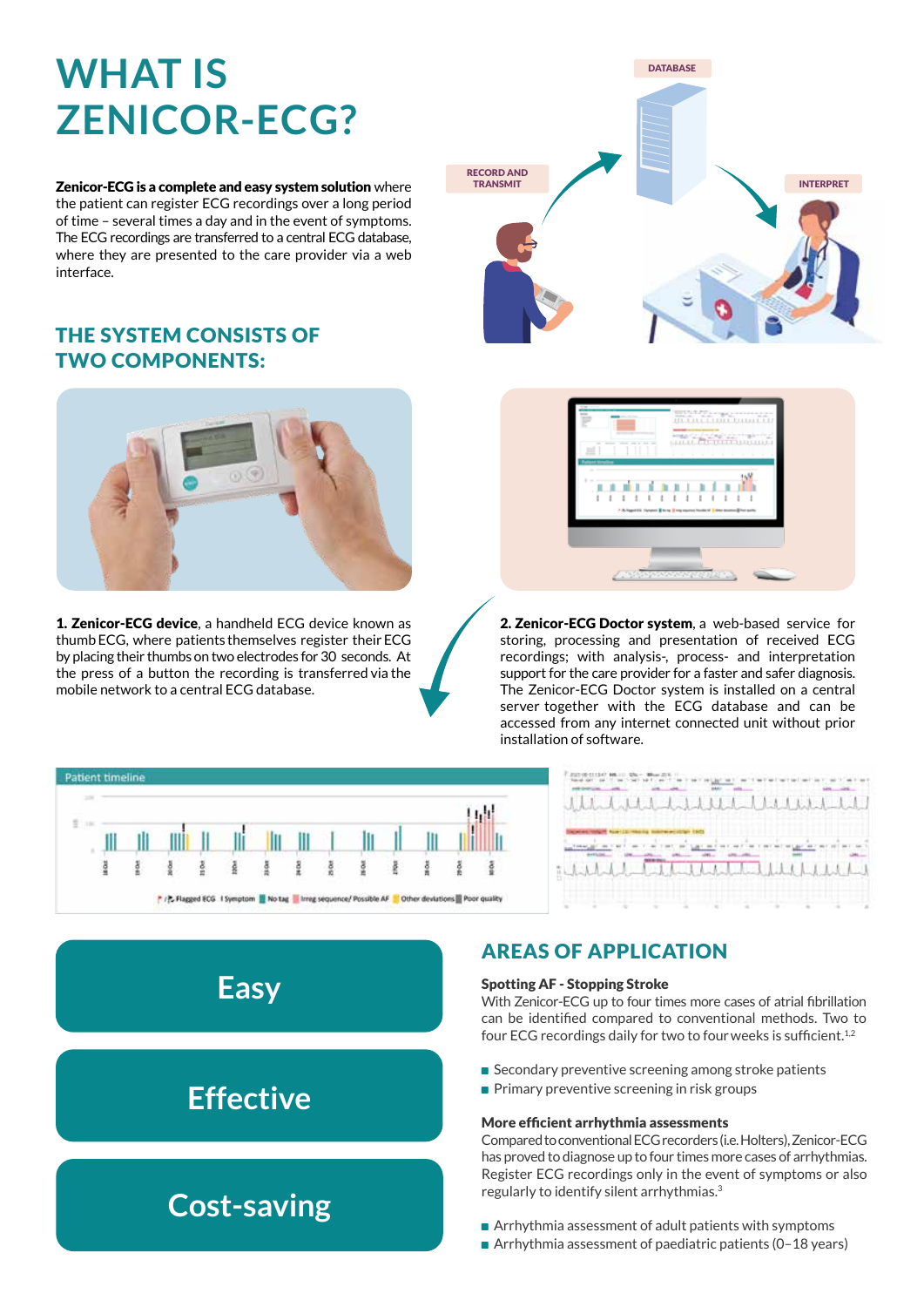

# VALIDATED AND COST-EFFECTIVE

Scientifically validated for all areas of application in over 48 published scientific studies and seven theses, all unique to Zenicor-ECG. In clinical use for more than 15 years with excellent references available.

Validated for arrhythmia assessment and atrial fibrillation screening, and proven effective from a health-economics perspective for atrial fibrillation screening both after stroke and in primary prevention for stroke.<sup>4,5,7</sup>

# A USER FRIENDLY SYSTEM



#### Easy for the care provider:

- Web-based service without any need for local installation of software
- $\blacksquare$  Interpretation support for easy and effective diagnosis of arrhythmias
- **Timeline for a better overview**
- **Possible to discontinue assessment as soon as a** finding has been made
- High cost-efficiency, reduced time for ECG interpretation<sup>6</sup>
- **Unlimited ECG monitoring period possible**
- **Unlimited number of ECG recordings in the** Doctor System
- **Convenient transfer of ECG recordings to the** Doctor System



#### Easy for the patient:

- Quick and easy to register an ECG
- $\blacksquare$  Easy to bring
- Non-adhesive electrodes, no skin irritation
- Easy to use for both children and elderly
- **Possibility to indicate symptomatic ECG recordings**
- $\blacksquare$  Facilitates time to diagnosis
- **Minimal number of visits to the care provider**

## TECHNICAL DATA



#### Zenicor-ECG Doctor System:

- **Encrypted web site for ECG processing and** analysis interface
- Algorithms by Cardiolund
- **Unlimited number of patients and ECG** recordings can be stored
- Supports use in Internet Explorer 11 or later versions, Microsoft Edge, Mozilla Firefox and Google Chrome
- Event-driven e-mail notifications
- CE marked Class IIa Medical Device

#### Zenicor-ECG Doctor System, options:

- **Local Administrator**
- Centralised Interpretation
- One-time ECG
- **Multi-factor authentication**



#### Zenicor-ECG device:

- Wireless transfer of ECG recordings via Mobile network
- Internal storage space for 200 ECG recordings
- Size  $150 \times 65 \times 30$  mm
- Weight 135 g without batteries (3 x 1.5V AA)
- **IP22** classification
- Measurement range 30 300 bpm
- Length of ECG recording can be set from 10-30 seconds
- CE marked Class IIa Medical Device